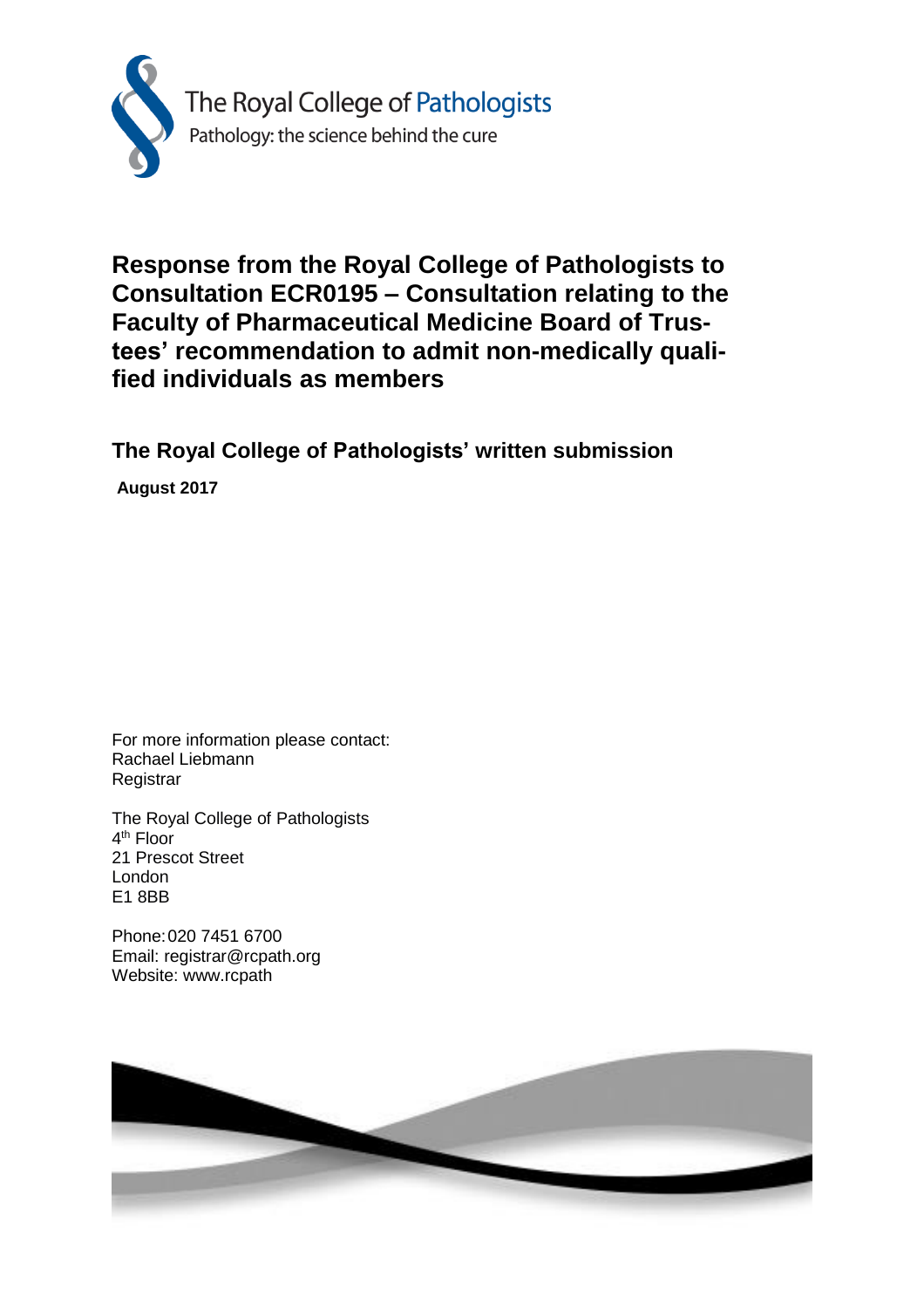## **1 About the Royal College of Pathologists**

**1.1** The Royal College of Pathologists (RCPath) is a professional membership organisation with charitable status. It is committed to setting and maintaining professional standards and to promoting excellence in the teaching and practice of pathology. Pathology is the science at the heart of modern medicine and is involved in 70 per cent of all diagnoses made within the National Health Service. The College aims to advance the science and practice of pathology, to provide public education, to promote research in pathology and to disseminate the results. We have over 10,000 members across 19 specialties working in hospital laboratories, universities and industry worldwide to diagnose, treat and prevent illness.

**1.2** The Royal College of Pathologists response reflects comments made by past-Presidents of the College during the consultation, which ran from 7th July 2017 until the 18th August 2017 and collated by the Registrar, Dr Rachael Liebmann.

## **2 CONTENTS**

**2.1** This response from the Royal College of Pathologists is in relation to the recent call from the Faculty of Pharmaceutical Medicine Board of Trustees for input to their Trustees' recommendation to admit non-medically qualified individuals as members. The comments below were collated from the responses of the past-Presidents of the RCPath, the College with the longest history of having non-medical members, on how the full membership of nonmedical members has impacted on the RCPath, on the practice of pathology and on their individual Presidencies.

## **2.2** Sir Edward Dillwyn Williams, President from 1987 to 1990

**2.2.1** The proposal raises the basic question of the purpose of a Royal College representing one of the branches of medicine. When the RCS and the RCP started they really acted as trade unions, indeed Jane Austen in one of her novels has a character say something like 'the purpose of the Royal College of Physicians is the concealment of knowledge'. In effect the College was acting like a trade union, protecting trade secrets and maintaining a closed shop. That is no longer the case, the trade union functions have been taken over by the BMA, and the colleges are concerned to maintain and advance the standards of the practice of the various branches of medicine.

## **2.2.2**

Standards are maintained through examination, and advanced through the encouragement of research. If someone lacking medical qualifications is involved in the care of patients, including the diagnosis and treatment of disease, at the same level of competence and complexity as someone with medical qualifications the College would be strengthened by their admission in the opinion of Sir Dillwyn who also believes that the RCPath has been strengthened by the inclusion of non-medical members.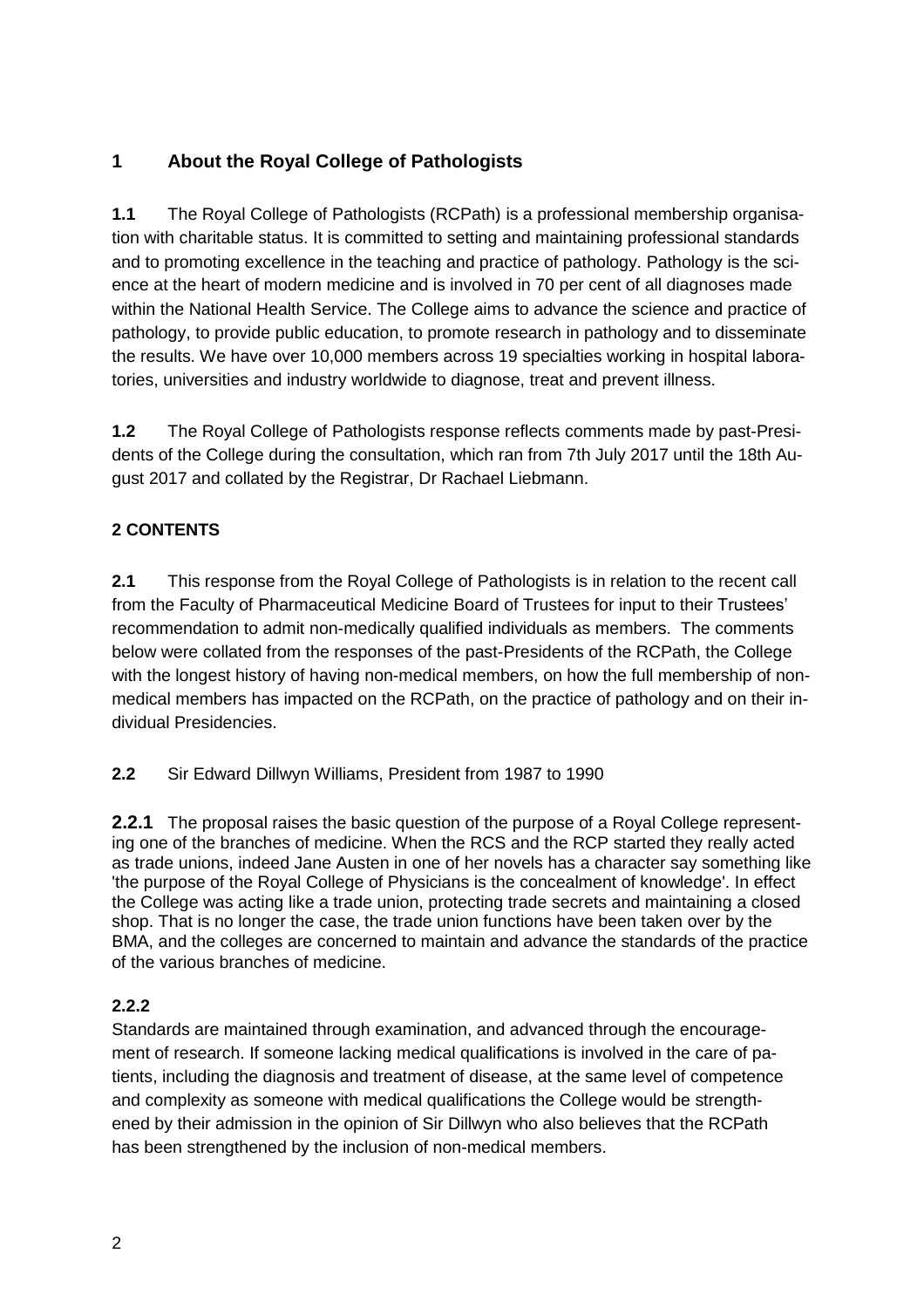#### **2.3** Sir Peter Julius Lachmann, President from 1990 to 1993.

## **2.3.1**

The principal function of the Medical Royal Colleges, is to maintain high standards of practice in their specialty in the interests of patients. It is clear enough that in a multidisciplinary College like the Pathologists where many of the senior individuals responsible for maintaining standards in some of the diagnostic specialities are not necessarily clinically qualified but the College could not really perform its fine function without admitting them as Fellows, using their expertise and assessing their performance, as they do with all their Fellows.

## **2.3.2**

The real reason that non-clinically qualified people were not eligible for election to Ordinary Fellowship in the Royal College of Physicians, the "mother" College of the RCPath, is that Fellowship of the College carried with it the right to practice medicine. That clearly is not compatible with allowing Fellowship, which carries this privilege, to be held by anyone who is not registered with the GMC. The physicians, in more recent times, have created special categories of Fellowship for those who are not qualified to become Ordinary Fellows. When the Pathologists separated from the Royal College of Physicians in 1962, it was therefore the case that all the founder Fellows would have been clinically qualified, since they had been Fellows of the Royal College of Physicians. The question of admitting non-clinically qualified pathologists to Fellowship of the College was not forbidden by the Statutes of the RCPath but it took some time to become well established. During the tenure of Sir Peter Julius Lachmann, President from 1990 to 1993, the RCPath was electing many Fellows who were not clinically qualified and Sir Peter is sure that this enriched the College.

## **2.3.3**

Although the majority of the College were, and remain, histopathologists who are almost without exception clinically qualified, the increasing diversity of pathology into other fields, including some that require a great deal of knowledge of computer science and mathematics, has increased the advantages of the College of having a broad Fellowship base to include all this expertise. In the case of the Faculty of Pharmaceutical Medicine, very similar arguments are likely to apply, and they would have difficulty in maintaining their basic function of maintaining high standards in their specialty if they excluded those with the requisite skills who are not clinically qualified.

**2.4** Sir James Underwood, President from 2002 to 2005

**2.4.1** When Sir James Underwood was President he had the good fortune of having Graham Beastall as one of the Vice-Presidents. Graham was the first non-medical Vice-President of the College and not only represented his specialty (Clinical Biochemistry) and his professional constituency (Clinical Scientists), he also contributed widely to the College's mission. If anyone has any doubts about the wisdom or rationale of accepting non-medical members into medical royal colleges, in the opinion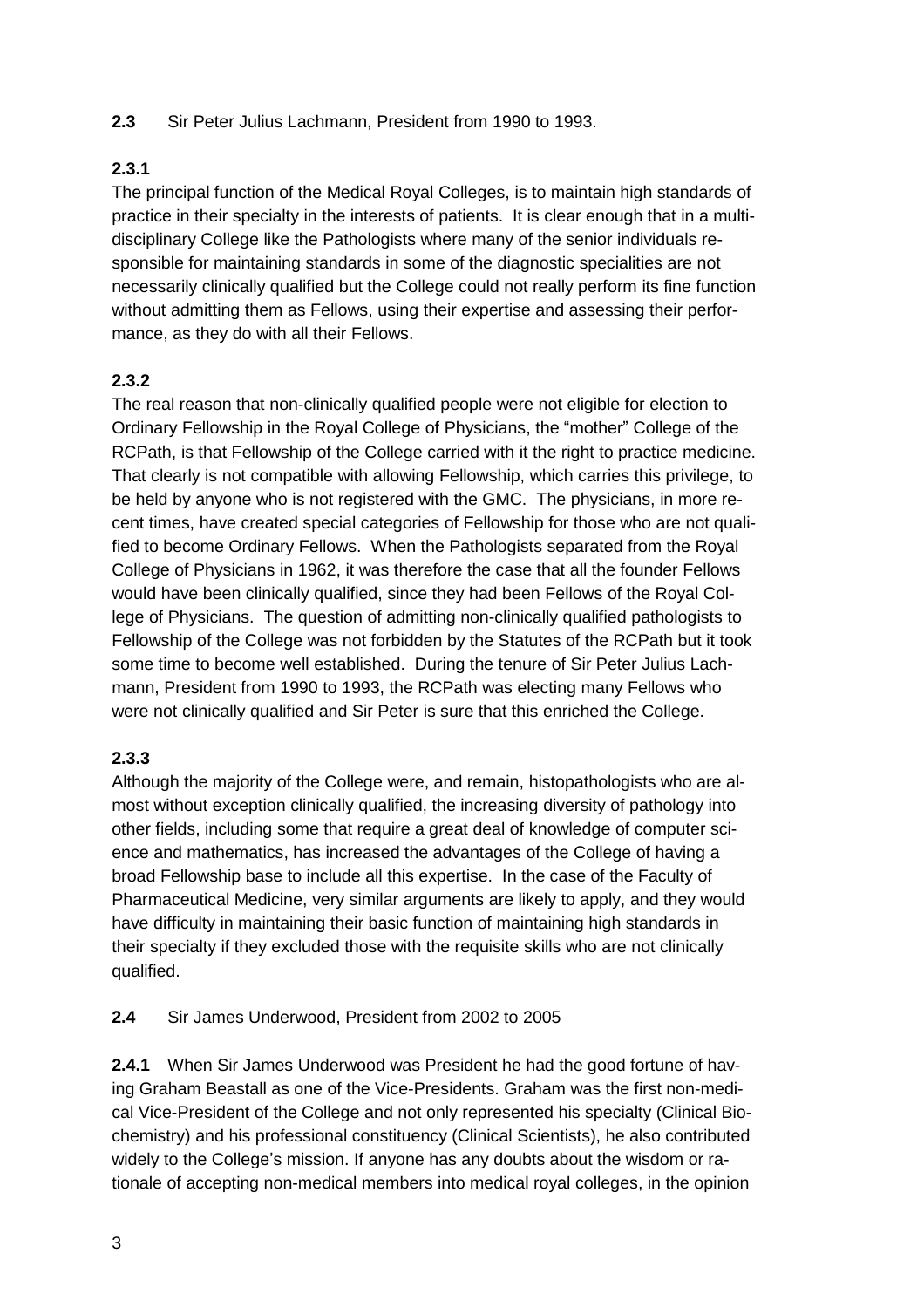of Sir James Graham Beastall immediately comes to mind as the exemplar of the benefits thereby achieved.

## **2.4.2**

Non-medical personnel working in medicine are medical doctors' allies not rivals. The medical royal colleges and their faculties, as the bodies responsible for standards of training and practice, are the most logical and appropriate institutions to accommodate and represent medical professionals irrespective of whether they are medically qualified. Far better to be open and inclusive than risk creating fault lines in the medical landscape through the emergence of separate institutions.

## **2.4.3**

In the opinion and experience of Sir James, the key challenges are these. First, establishing acceptable degrees of equivalence in training, credentialling and practice between the medical and non-medical pathways to college membership. Second, ensuring parity of esteem between medical and non-medical college members in terms of eligibility for the privileges associated with membership. Third, developing acceptable "grandfathering" arrangements such that senior non-medical personnel can be accepted into college membership without requiring them to be formally examined.

## **2.5** Professor Peter Furness, President from 2008 to 2011

## **2.5.1**

Professor Peter Furness has commented that if individuals bring a comparable level of expertise, training and intellect to an activity it is illogical to exclude one group. If it was based on differences other than the possession of a medical degree it would be called discrimination. Professor Furness relates a discussion with the President of the RCPath Australasia, who could see the advantages and asked how RCPath had managed it? The answer was to do it from the start. They had been established with a medics-only constitution; they could see the obvious advantages of admitting nonmedical scientists but couldn't get there because of objections from 'diehard medics'.

## **2.5.2**

Just before Professor Furness demitted office these discussions were being held with several other colleges, and there was agreement from several to explore membership for suitably high-level non-medics. At the time Professor Furness was very proud of the progress made, but as with many other things, it did not seem to survive the change of presidency.

## **2.5.3**

However, at that time, the other colleges seemed likely to go for some sort of different membership category, and whether this would have even nominal equivalence of status was not finalised. Which links to the obvious problem of persuading the nonmedical members that they are not regarded as second class citizens. Solving that would be hopeless if the non-medical group can be perceived as being able to get in